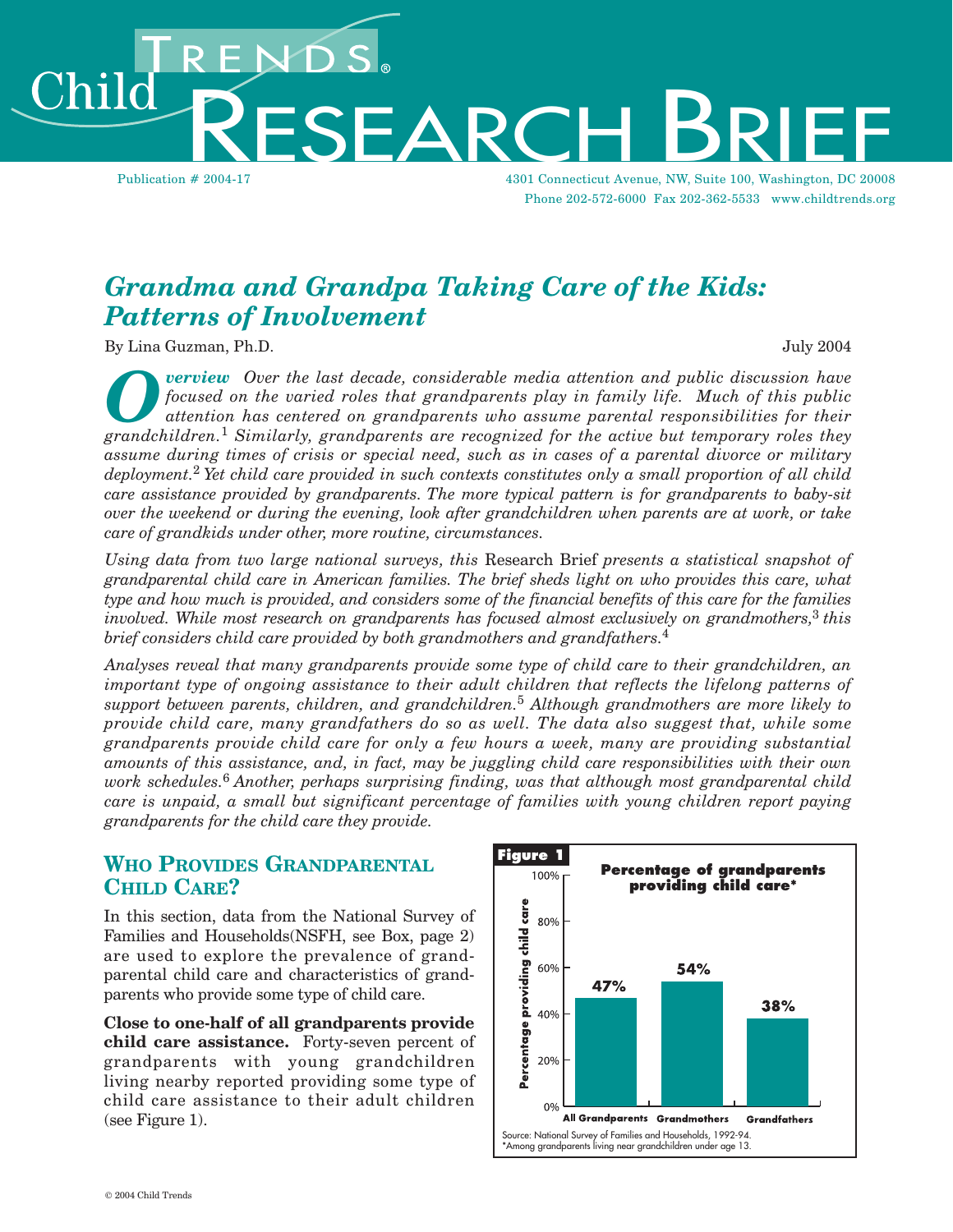# **About the Research Sources for this Brief**

*The National Survey of Families and Households (NSFH)* is a nationally representative survey of U.S. adults that follows its participants over time. The NSFH was first conducted in 1987-88 with 13,017 adults.<sup>7</sup> Respondents were re-interviewed in 1992-1994, and, most recently, in 2002-03. Data from the NSFH can be used to learn about aid, such as child care, that grandparents provide, as well as the characteristics of family members receiving and providing support. The author analyzed data from the 1992-94 wave of the NSFH for a sample of 1,406 grandparents whose oldest grandchild was under the age of 13. The sample of grandparents was further restricted to those who lived within 50 miles of a grandchild (i.e., those living close enough to be able to provide routine day-to-day child care).<sup>8</sup>

To examine the number of hours that families receive child care from grandparents and the extent to which families pay for grandparental child care, the author used data from the *2001 National Household Education Survey (NHES), Early Childhood Program Participation* component. The NHES is sponsored by the National Center for Education Statistics to describe Americans' educational experiences, including child care and pre-kindergarten. The analyses reported in this brief using NHES data are based on a sample of 6,749 children age six and younger.<sup>9</sup>

It is important to note that while both data sets provide information about grandparental child care, they do so from different perspectives. The NSFH provides data on grandparental child care from the perspective of grandparents, while the NHES tells us about the experiences of young children and their families with grandparental child care, as reported by parents. Moreover, while analyses based on the NSFH sample are limited to grandparents living near grandchildren under the age of 13, the NHES sample includes only grandchildren age six and younger and is not limited by geographic proximity to grandparents.

In addition, variation in question wording across the two surveys may result in differences in the types of grandparental child care captured by the two data sets. Specifically, while the NSFH asks grandparents to report child care assistance they provided to their adult children in the last month, the NHES asks parents whether their child is receiving care from a grandparent on a *regular* basis. Consequently, parents in the NHES may be more likely to report grandparental child care that is part of a regular or routine arrangement, and underreport occasional or nonwork-related grandparental child care.<sup>10</sup> Nevertheless, although specific estimates differ, general patterns and findings are comparable across the two data bases and to prior research.<sup>11</sup>

The relatively high prevalence of grandparental child care likely reflects both a desire among grandparents to participate in their grandchildren's lives and a preference among some parents for this type of care.12 Parents who prefer grandparental child care may do so because they perceive it as providing a trustworthy, safe, and emotionally nurturing environment.<sup>13</sup> For others, however, grandparental child care may represent the only affordable or available child care option. For example, single-parents, lowincome families, and those working nights, weekends, or other nontraditional hours are more likely to use grandparental child care. 14

**Although grandmothers are more likely to provide child care than grandfathers,**  **a considerable percentage of grandfathers do so as well.**<sup>15</sup> More than one-half of grandmothers (54 percent) and more than onethird (38 percent) of grandfathers with young grandchildren living nearby reported they provide child care (see Figure 1). These findings echo those of prior research that finds that care given by grandfathers constitutes a small but significant amount of all grandparental child care.16

**A higher percentage of employed grandparents provide child care than those who are not employed or are retired.** Fifty-four percent of employed grandparents with young grandchildren living nearby reported providing child care, compared with 42 percent of those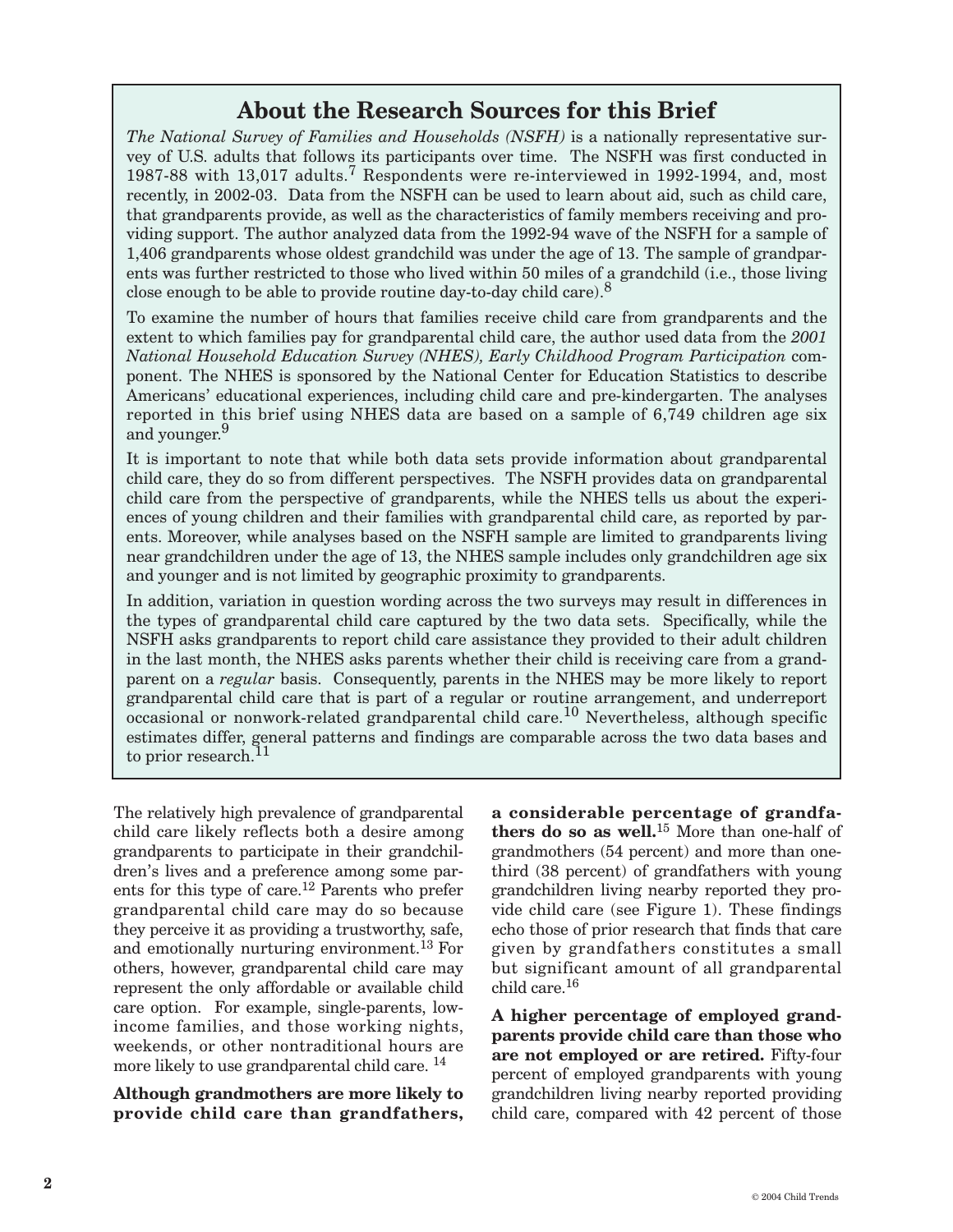

who are not employed or who are retired (see Figure 2). While this finding may reflect age or health differences between employed and nonemployed grandparents and retirees, it suggests willingness on the part of grandparents, in particular grandmothers, to combine both work and child care.<sup>17</sup> Sixty-four percent of employed grandmothers and 43 percent of employed grandfathers reported providing some type of child care assistance to their adult children.

**Grandparents of preschool-aged grandchildren are especially likely to provide child care.**<sup>18</sup> Roughly one-half (49 percent) of grandparents with grandchildren under the age of three, as well as grandparents with grandchildren between the ages of three and five, reported that they provide child care, compared with 28 percent of grandparents with



grandchildren aged 10 to 12 (see Figure 3). It is worth noting that although grandparental child care is most prevalent in the preschool years, a significant percentage of grandparents are providing child care as their grandchildren approach and enter adolescence – a period during which research suggests that having an adult mentor (other than a parent) is beneficial to child well-being.19

**Not surprisingly, grandparents who live nearby are more likely to provide child care than those who live farther away.**<sup>20</sup> An important consideration in all child care decisions is convenience. All else being equal, the greater the travel time between the homes of parents and grandparents, the less likely grandparents will be called upon to provide child care. And, the data bear this out. The majority (64 percent) of grandparents who live within five miles of their adult children and grandchildren reported providing child care; this percentage decreased to 40 percent among grandparents who live between 16 and 50 miles of their adult children. While large distances clearly preclude the provision of *routine day-today child care,* even among grandparents who lived 300 or more miles from their adult children, 20 percent reported providing some type of child care assistance. This care likely takes place during family or holiday visits and children's summer vacations.

### **WHAT TYPE OF CHILD CARE DO GRANDPARENTS PROVIDE?**

While past studies have focused typically on child care that grandparents provide during parents' work hours, this type of child care represents only one facet of grandparental care. Many grandparents help out by taking care of children on the weekends and evenings or other times when a parent is not working. Data from the NSFH are used to examine how much of grandparental child care centers around parents' work hours and how much of it takes place during parents' nonwork hours.21

**Grandparental child care serves varied purposes.** Relatively few grandparents (11 percent) provide child care solely during parents' work hours (see Figure 4). Approximately, one in five (19 percent) grandparents reported that they provide child care during parents' work and nonwork hours; a similar percentage (18 percent) reported they provide child care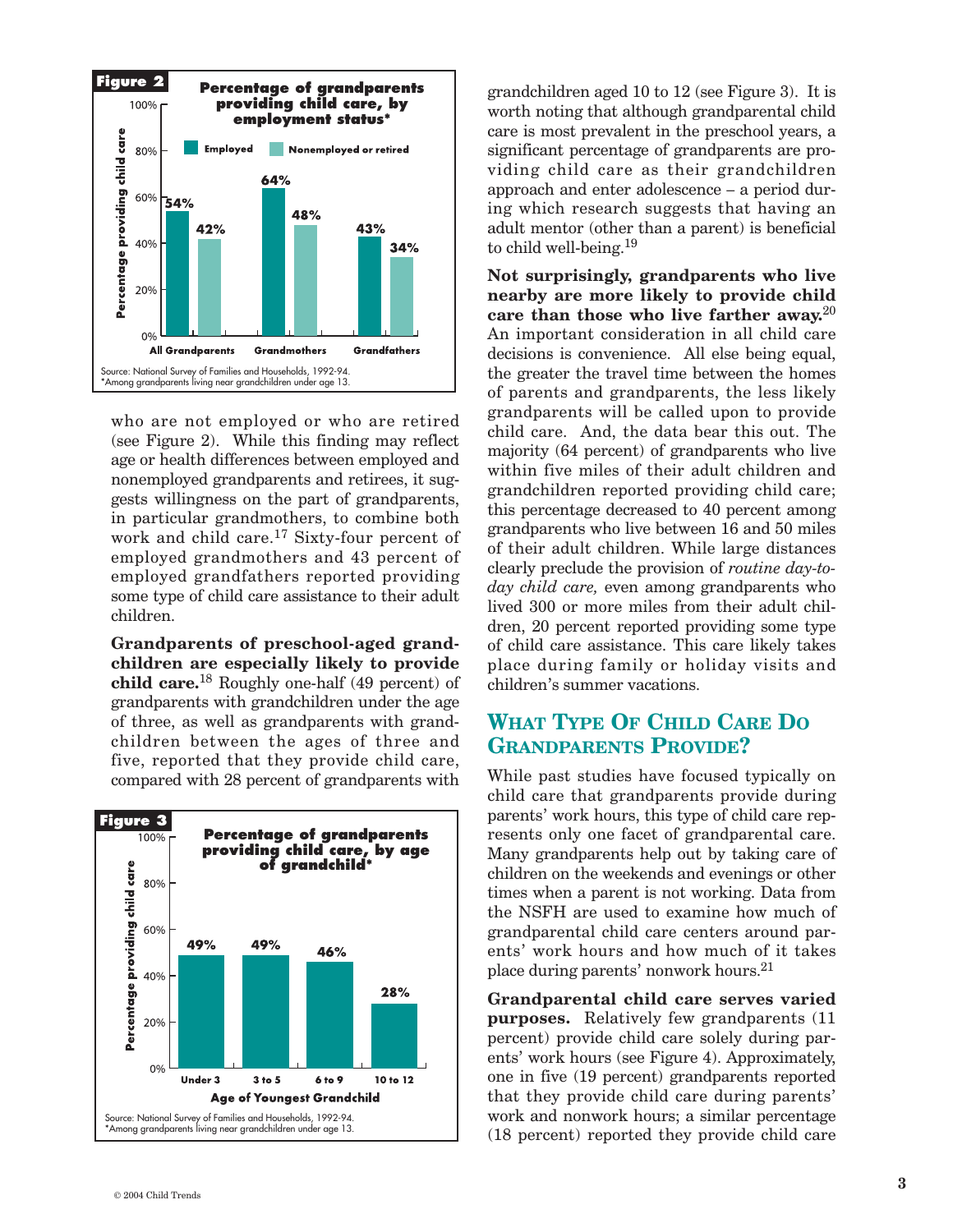strictly during nonwork hours. These patterns suggest that in addition to meeting the child care needs of working parents, grandparental child serves a variety of other purposes as well. For example, grandparental child care gives parents time in which to pursue leisure and social activities, run errands, keep doctors' appointments, or simply relax. In addition, grandparental child care can provide a unique opportunity for grandparents and grandchildren to share time together and engage in mutually satisfying activities that are largely outside the sphere of influence and authority of the middle generation (i.e., the adult child). This kind of grandparent-grandchild time may, in fact, be the primary motivation for many grandparents to provide child care. Past research indicates that much of the influence that grandparents have on grandchildren is dependent on the grandparent-parent relationship.22 The amount of time that grandchildren spend with grandparents, for example, is related to the quality of the grandparent-parent relationship.23

**The type of child care that grandmothers provide differs in some key respects from that provided by grandfathers.** Among grandmothers, 20 percent reported that they provide child care only during parents' nonwork hours, compared with 15 percent of grandfathers; similar proportions reported they provide *both* work- and nonwork- related child care – 21 percent of grandmothers versus 18 percent of grandfathers (see Figure 4).



However, close to 14 percent of grandmothers – double the percentage of grandfathers (7 percent) – reported that they provide child care solely during the hours when parents are working. The extent to which grandparental child care differs by gender is explored further in the section below.

## **HOW MUCH CHILD CARE DO GRANDPARENTS PROVIDE?**

While the *type* of child care informs us about the function or functions that grandparental child care may serve, it sheds little light on the *amount* of aid grandparents provide.

In this section, data from the NHES are used to gain a better understanding of the amount of child care that grandparents provide. Note, again, that the NHES provides data on the child care arrangements of children age six and younger; thus, in contrast to the data presented thus far, the estimates below are derived from the perspective of children, *not* from the perspective of grandparents (see Box, page 2).

**Grandparents provide considerable child care.**<sup>24</sup> According to the NHES, among those receiving grandparental child care on a regular basis, children age six and younger received an average of 23 hours of care a week from grandparents.25

To provide a fuller picture of the amount of grandparental child care children receive, the distribution of the number of hours in grandparental care is presented. Just under onethird (31 percent) of grandchildren age six and younger received 10 or fewer hours of care from grandparents a week; 21 percent received 11 to 20 hours of care; 15 percent received 21 to 30 hours of care; 20 percent received between 31 and 40 hours of care; and 13 percent received 41 hours or more of care a week (see Figure 5).

The results presented thus far suggest that many grandparents are taking on large amounts of child care responsibility, and that some may be combining child care with paid employment. For some, this added responsibility may have unintended consequences.<sup>26</sup> A recent study, for example, found that grandmothers who provide child care for nine or more hours a week had higher rates of heart disease than those who provided no care, net of the other factors. 27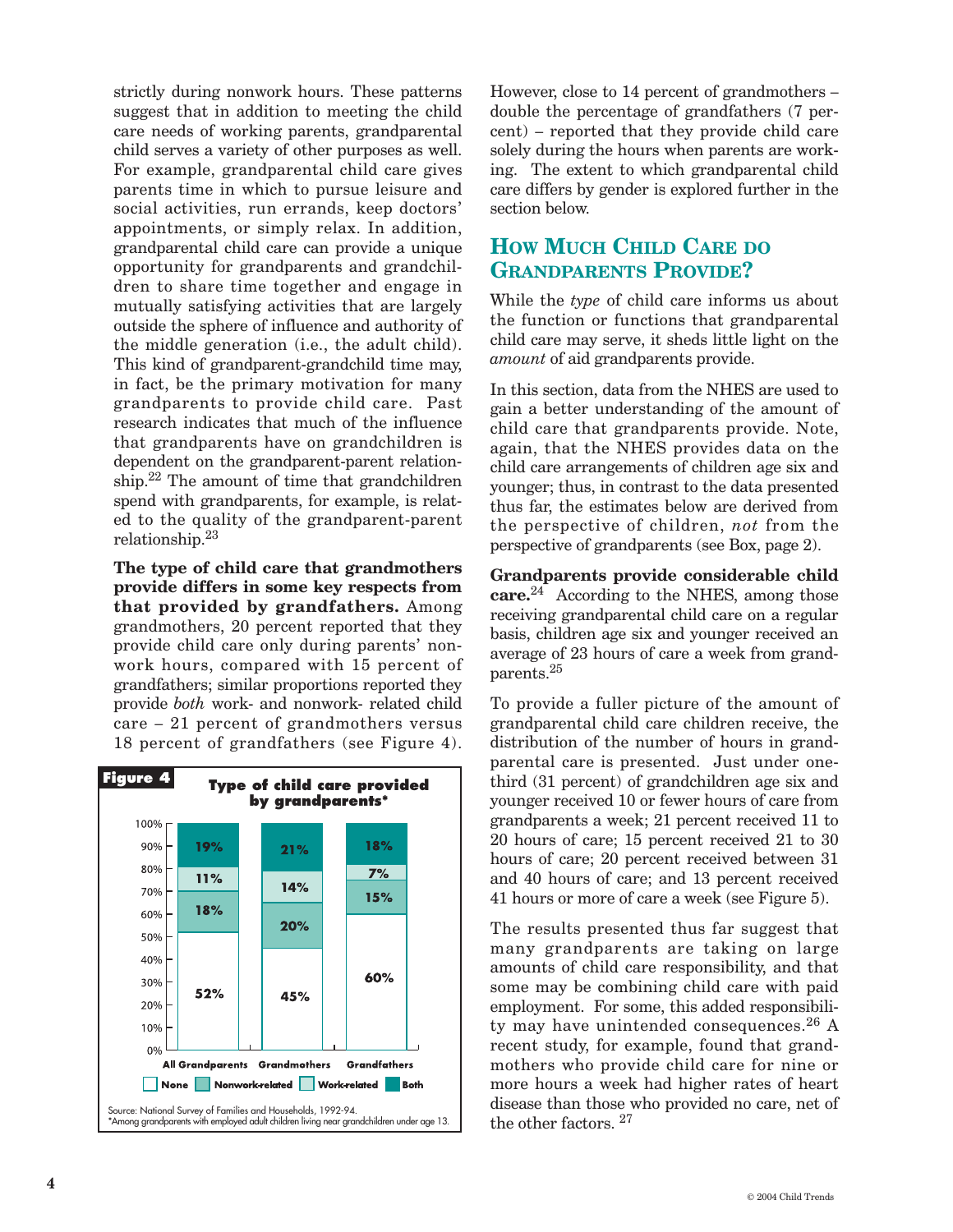

**Grandmothers provide more hours of child care than grandfathers do.** Parents reported that young children who were cared for by grandparents received an average of 23 hours of care a week from grandmothers,  $28$ compared with 16 hours from grandfathers.29

These data, along with the analyses presented above on type of child care, suggest that while grandfathers are indeed providing child care, the child care role that they play likely differs from that provided by grandmothers.

### **ARE THERE FINANCIAL BENEFITS TO GRANDPARENTAL CHILD CARE?**

Grandparental child care may have important economic value for both parents and grandparents.30 From the perspective of parents, money not spent on child care can be redistributed to meet other family needs; this may be particularly important for low-income families who spend a greater portion of family income on child care. For example, in 1999, employed mothers of children under the age of 14 living below the poverty line spent one-third of family income on child care, compared with 6 percent among those living above the poverty line.<sup>31</sup> Recent research also suggests that grandparents, particularly low-income grandmothers, may use child care as a means to supplement their incomes.<sup>32</sup> Data from the NHES are used to investigate the degree to which grandparents receive monetary compensation for the child care they provide.

**Nineteen percent of families with children age six and younger who receive grandparental child care pay grandparents for this care.** Though estimates of the amount families pay for grandparental care are beyond the scope of the present study, prior research indicates that families pay less for grandparental child care than for other forms of child care.33 Thus, even among those families who pay for it, grandparental child care may offer an inexpensive alternative to formal market care.

#### **SUMMARY AND CONCLUSIONS**

Despite concerns about the decline and alienation of the American family, grandparents continue to provide assistance to their adult children, even after they have left the "nest," and many of these grandparents play active roles in the lives of their grandchildren. The analyses presented here indicate that grandparental child care is quite prevalent in American families, with close to one-half of grandparents who live within 50 miles of a grandchild providing some type of child care assistance.

That much of grandparental child care takes place outside of parents' work hours indicates that this care is more than just an inexpensive and trustworthy child care option for working parents. Indeed, grandparental child care may provide a vehicle through which grandparents and grandchildren can develop and foster relationships and an opportunity for traditions, family history, skills, and values to be exchanged across three generations of family members. Some research suggests that early involvement with grandparents helps to foster enduring family bonds and may provide a model of intergenerational relations that grandchildren can later emulate.34

The findings reported in this brief also speak to the importance of bringing men into the equation when studying family behaviors. Though grandmothers are more likely to provide grandparental child care, one-third of grandfathers do so as well. Nevertheless, the data presented here suggest that grandfathers provide fewer hours of child care than grandmothers, and grandfather care is less likely to be centered around parents' work hours. Related research from the NSFH (not presented in this brief) also suggests that grandfathers are most likely to provide child care when their wives are also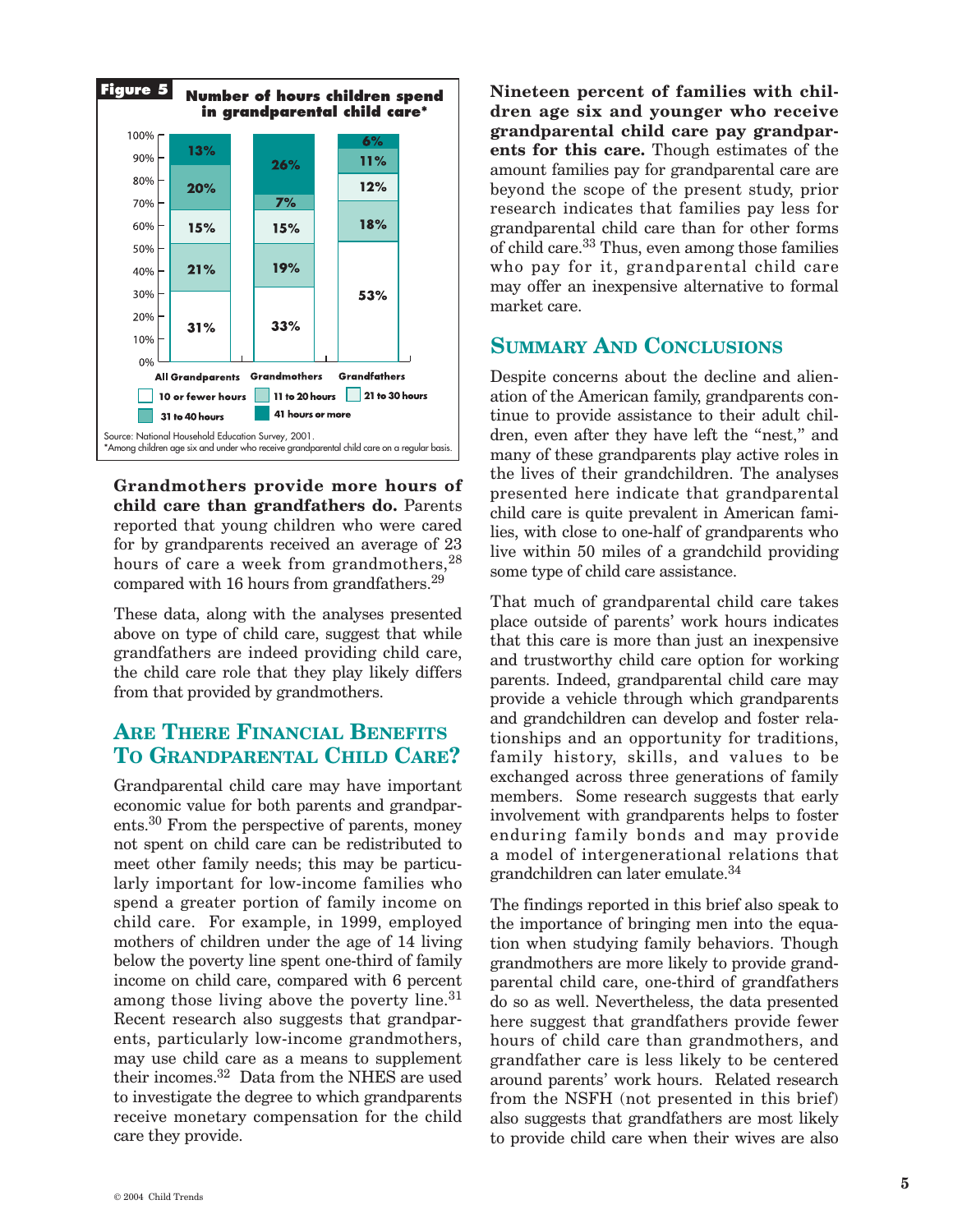providing it.35 Further research is needed to explore differences in the type, meaning, and motivation between grandmother and grandfather child care.

In addition, the results reported in this brief indicate that grandparental child care may represent an important economic transfer for parents and grandparents. Analyses showing that almost one in five families provide monetary compensation for the care grandparents provide is consistent with a growing body of research that suggests that child care functions as a family currency, especially among low-income families.36 One such study, for example, found that providing child care to relatives allowed older and less skilled women an opportunity to earn money, while avoiding physically menial and demanding labor.<sup>37</sup>

#### **IMPLICATIONS FOR PUBLIC POLICY**

While the use of grandparental child care may reflect parental preferences toward relative care,<sup>38</sup> it may also reflect the mismatch between what the child care industry offers parents and the needs of working parents.39 Although many parents are now employed in jobs that require them to work hours and days outside of the standard 9-to-5, Mondayto-Friday workweek,<sup>40</sup> many child care facilities and providers continue to offer services only during standard work hours.<sup>41</sup> Consequently, many parents are faced with fewer child care options or a gap in their child care schedules. To close this gap, working parents may need to turn increasingly to relatives, in particular, grandparents.42

Even though grandparental child care may offer a convenient and trustworthy child care option, the provision of this care may be taxing for grandparents who provide child care on a full-time basis or who combine child care with work. But assuming this responsibility, while tiring at times, can also mean delight for grandparents and grandchildren alike.

This *Research Brief* draws heavily from the author's Ph.D. dissertation "Love and Investment. The Continual Bond: Grandparents' Care for Children." The author is indebted to her dissertation advisor, Elizabeth Thomson, for her

insightful comments and advice, and expresses appreciation to Larry Bumpass, Gary Sandefur, Lynet Uttal, and Karen Swallen for their careful review of and helpful suggestions on that work. The author also thanks her Child Trends colleagues Akemi Kinukawa and Greg Matthews for their assistance in finalizing this brief and Kristin Anderson Moore and Laura Lippman for their valuable review.

The David and Lucile Packard Foundation provided funding for the writing, editing, production, and dissemination of this brief and for ongoing support of Child Trends' communications efforts. Other support for these efforts has been provided by the William and Flora Hewlett Foundation.

Editor: Harriet J. Scarupa

#### Endnotes

1 Fuller-Thomson, E., Minkler, M., & Driver, D. (1997). A profile of grandparents raising grandchildren in the United States. *The Gerontologist, 37*(3), 406-411; Bryson, K., & Casper, L.M. (1999). Coresident grandparents and grandchildren. *Current Population Reports, P23-198.* Washington, DC: U.S. Census Bureau.

2 Johnson, C.L. (1988). Active and latent functions of grandparenting during the divorce process. *The Gerontologist, 28*(2), 185-191.

3 Szinovacz, M.E. (1998). Grandparent Research: Past, Present and Future. In Szinovacz, M.E. (Ed.), *Handbook on grandparenthood.* Westport, CT: Greenwood Press; Spitze, G. & Ward, R. (1998). Gender variations. In Szinovacz, M.E. (Ed.), *Handbook on grandparenthood.* Westport, CT: Greenwood Press.

4 For exceptions, see Szinovacz, M.E. (1997). Grandparenthood: Profiles, support, and transitions. Final report submitted to the AARP-Andrus Foundation. Norfolk, VA: Old Dominion University; Fuller-Thomson, E. & Minkler, M. (2001). American grandparents providing extensive child care to their grandchildren: Prevalence and profile. *The Gerontologist, 41,* 201-209.

5 Rossi, A.S., & Rossi, P.H. (1990). *Of human bonding: Parent-child relations across the life course.* New York: Aldine DeGruyter; Eggebeen, D.J., & Hogan, D.P. (1990). Giving between the generations in American families. *Population Issues Research Center Working Paper Series, No. 1990-21.*

6 See, also, Presser, H.B. (1989). Some economic complexities of child care provided by grandmothers. *Journal of Marriage and the Family, 51,* 581-591.

7 Sweet, J., Bumpass, L., & Call, V.A. (1988). The design and content of the National Study of Families and Households. *Working Paper NSFH 1,* Madison, WI: Center for Demography and Ecology, University of Wisconsin.

8 In addition, because the analyses based on NSFH data presented in this brief are part of a larger project that examines the provision and receipt of grandparental child care among specific pairs of parents and adult children, one adult child was randomly selected to be the focus of the study for each parent in the sample. A more detailed description of the sample is available upon request.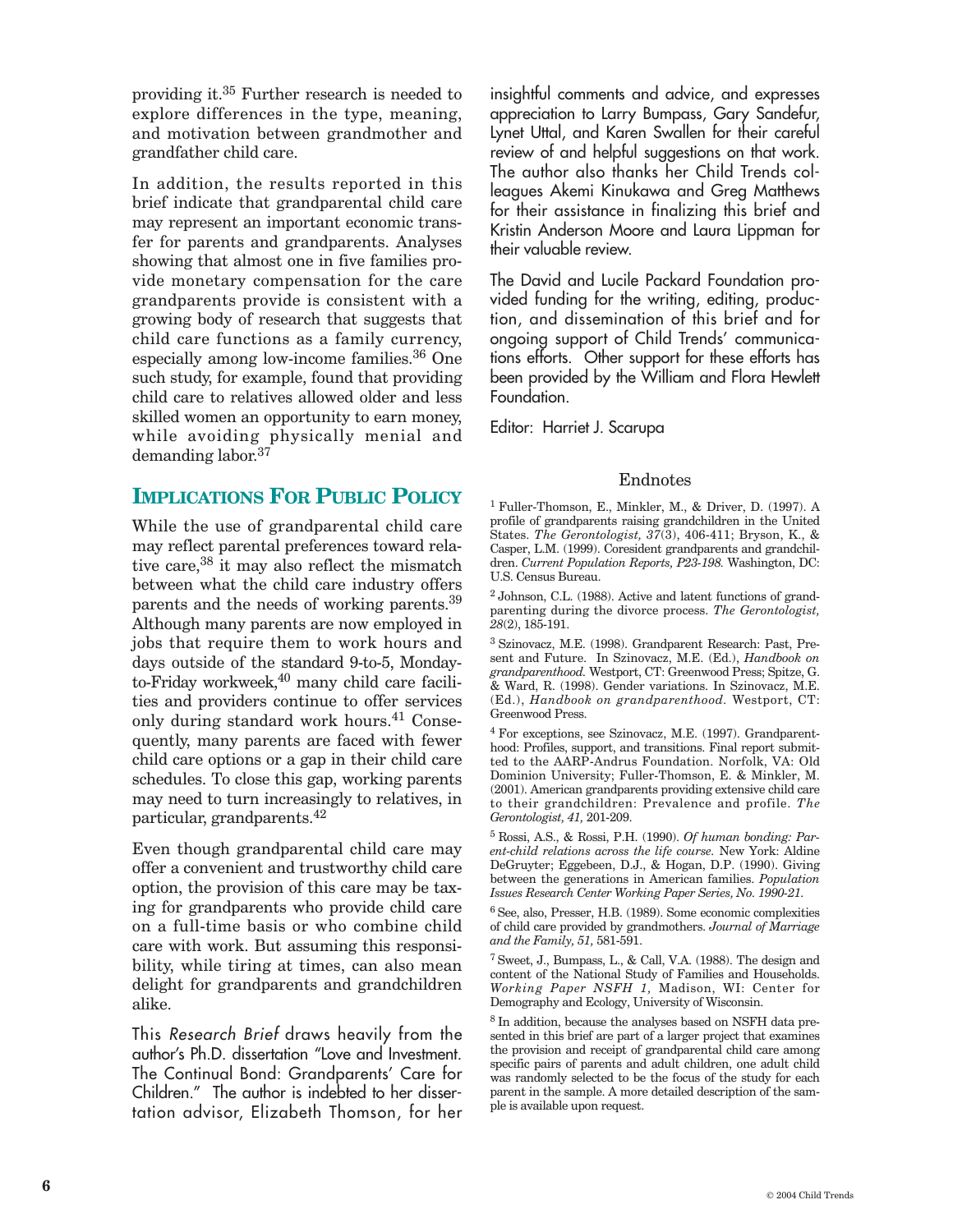9 The sample excludes children aged four to six who have entered kindergarten.

10 Because grandfathers appear to be less likely than grandmothers to provide regular or work-related child care, the NHES may underestimate grandfather child care to a greater extent. The response categories used in the NHES may further contribute to the underreporting of grandfather child care. While grandfathers appear to provide child care together with grandmothers, the NHES asks parents to report about care that grandmothers or grandfathers provide. Surveys that allow parents to report about child care they receive from both grandparents yield higher estimates of grandfather care.

11 See, Smith, K. (2002). Who's minding the kids? Child care arrangements: Spring 1997. *Current Population Reports, P70-86.* Washington, DC: U.S. Census Bureau; Szinovacz. (1997).

12 Hofferth, S.L., Brayfield, A., Deich, S., & Holcomb, P. (1991). National Child Care Survey. Washington, DC: Urban Institute Press; Kulthau, K., & Mason, K.O. (1996). Market child care versus care by relatives: Choices made by employed and nonemployed mothers. *Journal of Family Issues, 17,* 561- 578; (1997). National Institute of Child and Human Development Early Child Care Research Network. Familial factors associated with the characteristics or nonmaternal care for infants. *Journal of Marriage and the Family, 59,* 389-408.

 $^{13}$  Though the results of studies using large representative samples are consistent with this hypothesis, data to address this question directly are not available. See, Presser, H. (2003). *Working in a 24/7 economy: Challenges for American families.* New York: Sage; Hofferth et al. (1991)).

14 See, Smith. (2002); Vandell, D.L., McCartney, K., Owen, M.T., Booth, C., & Clarke-Stewart, A. (2003). Variations in child care by grandparents during the first three years. *Journal of Marriage and the Family, 65*, 375-381; Presser (2003).

15 All comparisons noted in the text are significant at the .05 level or below.

16 Fuller-Thomson & Minkler. (2001).

17 Presser. (1989).

18 Age of youngest grandchild was used in this analysis.

19 Tomlin, A.M. (1998). Grandparents' influences on grandchildren. In Szinovacz, M.E. (Ed.), Handbook on grandparenthood. Westport, CT: Greenwood Press; Hair, E.C., Jager, J., & Garrett, S.B. (2002). *Background for the Community-Level Work on Social Competency in Adolescence: Reviewing the Literature on Contributing Factors.* Washington, DC: Child Trends.

20 Analysis of patterns of grandparental child care by geographic proximity includes all grandparents with grandchildren under the age of 13 and is not limited to those living within 50 miles of a grandchild.

21 To examine type of grandparental child care, the sample of grandparents from the NSFH was further restricted to those with employed adult children.

 $22$  Mueller, M.M., & Elder, G.H. (2003). Family contingencies across the generations: Grandparent-grandchild relationships in holistic perspective. *Journal of Marriage and the Family, 65(2),* 404-417; Uhlenberg, P., & Hammill, B.G. (1998). Frequency of grandparent contact with grandchild sets: Six factors that make a difference. *The Gerontologist, 38(3),* 276- 285; Cherlin, A., & Furstenberg, F. (1986). The new *American grandparent: A place in the family, a life apart.* New York: Basic Books.

23 Uhlenberg & Hammill. (1998); Cherlin & Furstenberg. (1986); Whitbeck, L.B., Hoyt, D.R., & Huck, S.M. (1993). Family relationship history, contemporary parent-grandparent relationship quality, and the grandparent-grandchild relationship. *Journal of Marriage and the Family, 55,* 1025-1035.

24 See, also, Fuller-Thomson & Minkler. (2001).

25 These findings are consistent with estimates recently released by the Census Bureau, (Smith 2002).

26 See, Presser. (2003).

27 Lee, S., Coldiz, G., Berkman, L., & Kawachi, I. (2003). Caregiving to children and grandchildren and risk of coronary heart disease in women. *American Journal of Public Health, 93*(11), 1939-1944.

28 Please note that in the NHES children receiving child care from grandmothers outnumber those receiving care from grandfathers on a ratio of roughly 13 to 1. In other words, for every child cared for by grandfathers, there are 13 cared for by grandmothers. As a result, the average number of hours children are in grandparental child care is driven by care provided by grandmothers.

29 Moreover, while close to one-half (48 percent) of children being cared for by their grandmothers received more than 20 hours of care a week, only about one-quarter (29 percent) of children being cared for by their grandfathers received care for that many hours (see Figure 5).

30 Presser. (1989); Bass, S.A., & Caro, F.G. (1996). The economic value of grandparent assistance. *Generations, 20,* 29-33.

31 U.S. Bureau of Census. (2003). Retrieved June 28, 2004, from http://www.census.gov/population/socdemo/child/ppl-168/tab06.pdf

32 See, Presser. (1989); Uttal, L. (1999). Using kin for child care: Embedment in the socioeconomic networks of extended families. *Journal of Marriage and the Family, 61(4),* 845-857. 33 Smith. (2002).

34 King, V. & Elder, G.H. (1997). The legacy of grandparenting: Childhood experiences with grandparents and current involvement with grandchildren. *Journal of Marriage and the Family, 59,* 849-859; Mueller & Elder. (2003).

35 Guzman, L. (2003). *Love and investment: The continual bond grandparents care for grandchildren.* Unpublished doctoral dissertation, University of Wisconsin-Madison.

36 Uttal. (1999); Presser. (1989).

37 Uttal. (1999).

38 NICHD. (1997); Kulthau & Mason. (1996).

39 Collins, A.M., Kreader, J.L., & Layzer, J.I. (2004). National Study of child care for low-income families: The supply of regulated child care in 25 study communities: Executive Summary. Prepared for U.S. Department of Health and Human Services, Administration for Children and Families. Bethesda, MD: Abt Associates, Inc.

40 Presser. (2003).

41 Collins et al. (2004).

42 Vandell et al. (2003); Presser (2003).

© 2004 Child Trends ISBN 0-932359-18-3